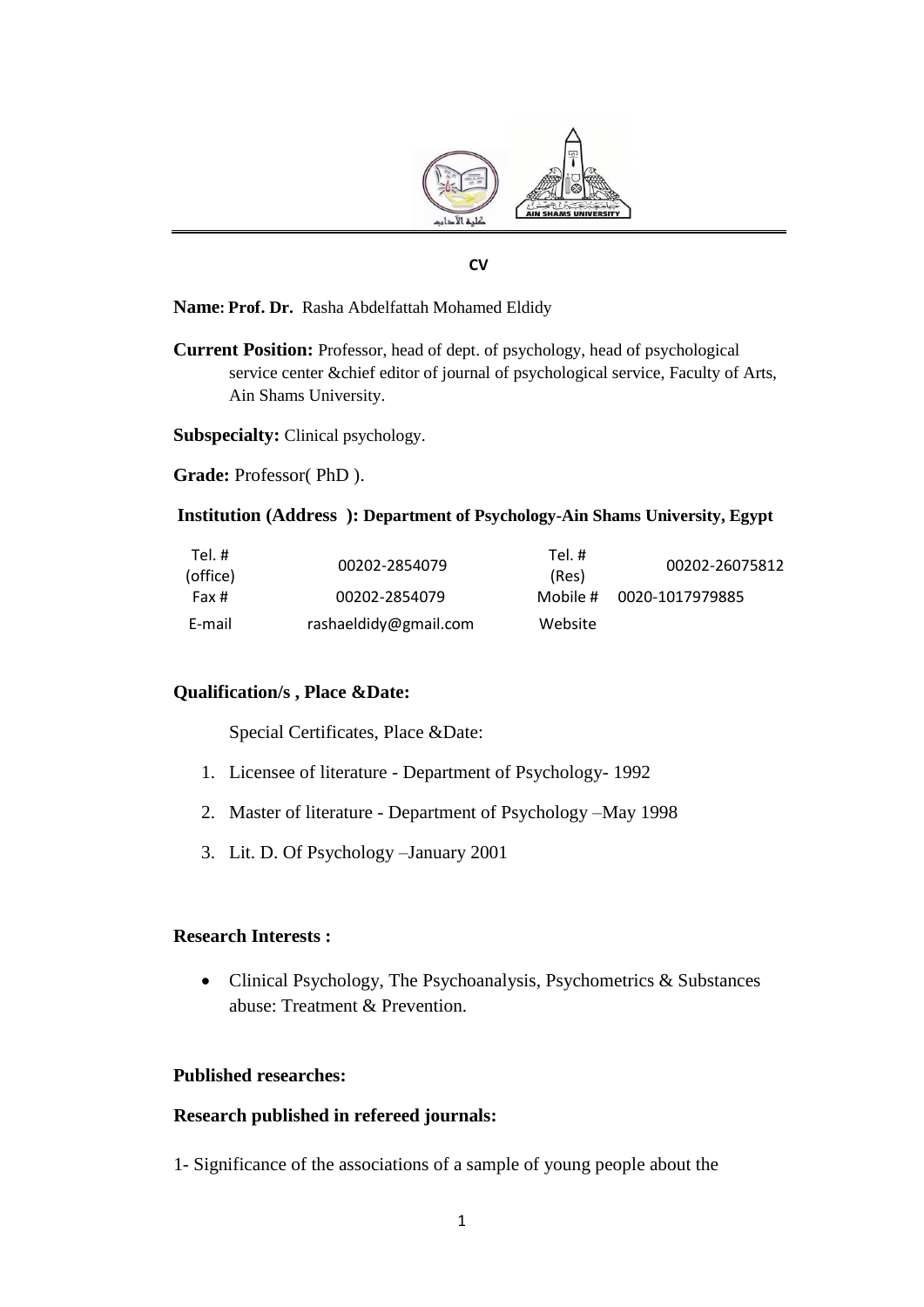self and the other, the first conference of the Arab analysts Psychologists, Lebanon Beirut.May 2004.

2 - Relapse's perceived by abuse substances' inpatients shared with Raafat El-SayedAsker , Journal of Derasat Nafseyah, Vol. 15 p . April 2 , 2005.

3- The correlation between emotional intelligence and personality disorders among psychological university students. Arab Journal of Contemporary psychology, Vol.1, No.1, January 2005.

4 - The Effectiveness of ( Stanford – Binet: Fourth edition) in determining whom are educable compared with Stanford – Binet: "L "edition, shared with Mariam Saleh Hassan. Journal of the Faculty of Arts - University of Zagazig , the spring of 2005 .

5 - The contribution of family beliefs about common mental disorder in the explosion of dissociative disorder and complexity of the clinical picture, case study according to psychoanalysis perspective, vol. 60 , part (2) , Winter 2012.

6- Comorbidity between post-traumatic stress disorder and substance abuse disorder as a predictor to high score of relapse factors among a sample of inpatients, shared with Mariam Saleh Hassan.Annual Journal of faculty of arts Ain Shams University, vol. 41, Oct.- Dec. 2013.

7- Correlation of Self stigma with delay of treatment demand, healing, and demographic variables among inpatient male of substances dependency. Shared with Mariam Saleh Hassan. Journal of faculty of arts ,Zagazig University, No.72, Winter 2015.

8- The cross-cultural differences in clinical features as measured by Minnesota Multiphasic Personality Inventory for Adolescents: A comparative Study Between Egyptian and Saudi Adolescents, shared with Mariam Saleh Hassan. Annual Journal of faculty of arts Ain Shams University, Vol. 44, April- June. 2016.

9-The Personality Psychopathology Five (PSY-5) scales from [Minnesota](https://www.google.com.eg/url?sa=t&rct=j&q=&esrc=s&source=web&cd=1&cad=rja&uact=8&ved=0ahUKEwjNxNqykt_QAhUGiRoKHYvkCW4QFggaMAA&url=http%3A%2F%2Fpearsonclinical.com%2Fpsychology%2Fproducts%2F100000465%2Fminnesota-multiphasic-personality-inventory-adolescent-mmpi-a.html&usg=AFQjCNHAyBUZJHILt6evAseV7HEq87cuWg&sig2=fnfC192-lABfew-RPqkn5Q)  [Multiphasic Personality Inventory-Adolescent \(MMPI-A\)](https://www.google.com.eg/url?sa=t&rct=j&q=&esrc=s&source=web&cd=1&cad=rja&uact=8&ved=0ahUKEwjNxNqykt_QAhUGiRoKHYvkCW4QFggaMAA&url=http%3A%2F%2Fpearsonclinical.com%2Fpsychology%2Fproducts%2F100000465%2Fminnesota-multiphasic-personality-inventory-adolescent-mmpi-a.html&usg=AFQjCNHAyBUZJHILt6evAseV7HEq87cuWg&sig2=fnfC192-lABfew-RPqkn5Q) as predictors to conduct problems among Juvenile offenders. Journal of Faculty of Arts , Mansoura University, August,2016.

#### **Books:**

1 - Women and Addiction: psycho-social study of a psychoanalytic perspective. Cairo, Anglo Egyptian Bookshop, 2001.

2 – Theories of psychology. Cairo, the Anglo- Egyptian Bookshop, 2003.

3 - Psychology in the field of tourist guides. Cairo, the Anglo- Egyptian Bookshop, 2003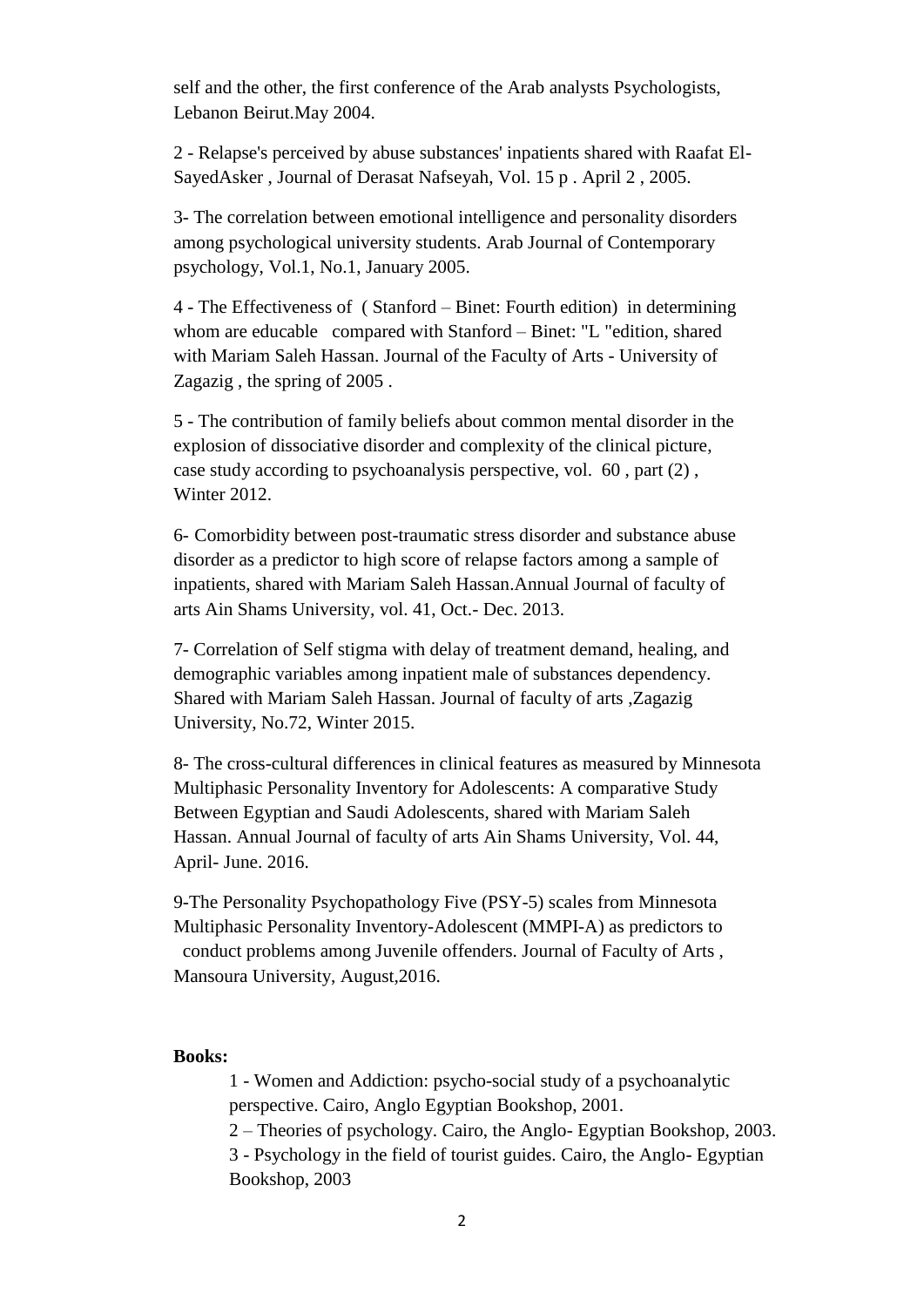4 -In mental health. Cairo, the Anglo- Egyptian Bookshop, 2012.

5- Readings in Psychology, Anglo Egyptian bookshop, 2006.

6- Readings in Psychology II, Anglo Egyptian bookshop,2008.

### **Books Translated into Arabic:**

 Team member of translation of Dictionary of Psychology, APA, The National Center for Translation, Ministry of Culture, 2012.

## **Technical Experiences**:

### **Conferences and seminars:**

 1 - First Conference of Arab Women Summit under the auspices of Mrs. Suzanne Mubarak, on 18 November 2000.

2 - The first conference analysts, psychologists Arabs, Beirut, 2004.

3 – Conference in addiction, the Arab Federation of NGOs interested in addiction , Cairo , Grand Hyatt , February 2005.

4 - Regional Conference of the Association of psychologists - Meridian Heliopolis, November 2007.

5 - Third International Conference of Arab analysts Psychologists around violence and terrorism - the Nile ship Beiking , October 2008 .

6 - Participation in organizing and attending lectures Visiting Professor a .

Dr. Adnan Hob Allah for the second semester of the academic year 2004 the college.

7 - Participation as a speaker at a symposium the Egyptian psychoanalytic for children July 2006.

8 - Participation as a speaker at a symposium of the Egyptian psychoanalytic association about psychoanalysis of the children August 2007.

9 - Participation as a speaker at a seminar on activating the role of young people in voluntary work in the field of intellectual disabilities - the center of allegiance and loyalty to the people with special needs , 22/5/2008 - at the headquarters of the future library , Heliopolis - under the auspices of Mrs. Suzanne Mubarak.

10-A course in local and global competitive research projects, faculty development project( FLDC , Ain Shams Uni.) from 5-6 / 2/2014.

11-Course in the organization of scientific conferences, project development of faculty members( FLDC , Ain Shams Uni.) from 9-10 / 2/2014.

12-A course in the ethics of scientific research, faculty development project ( FLDC , Ain Shams Uni.) from 11-12 / 2/2014.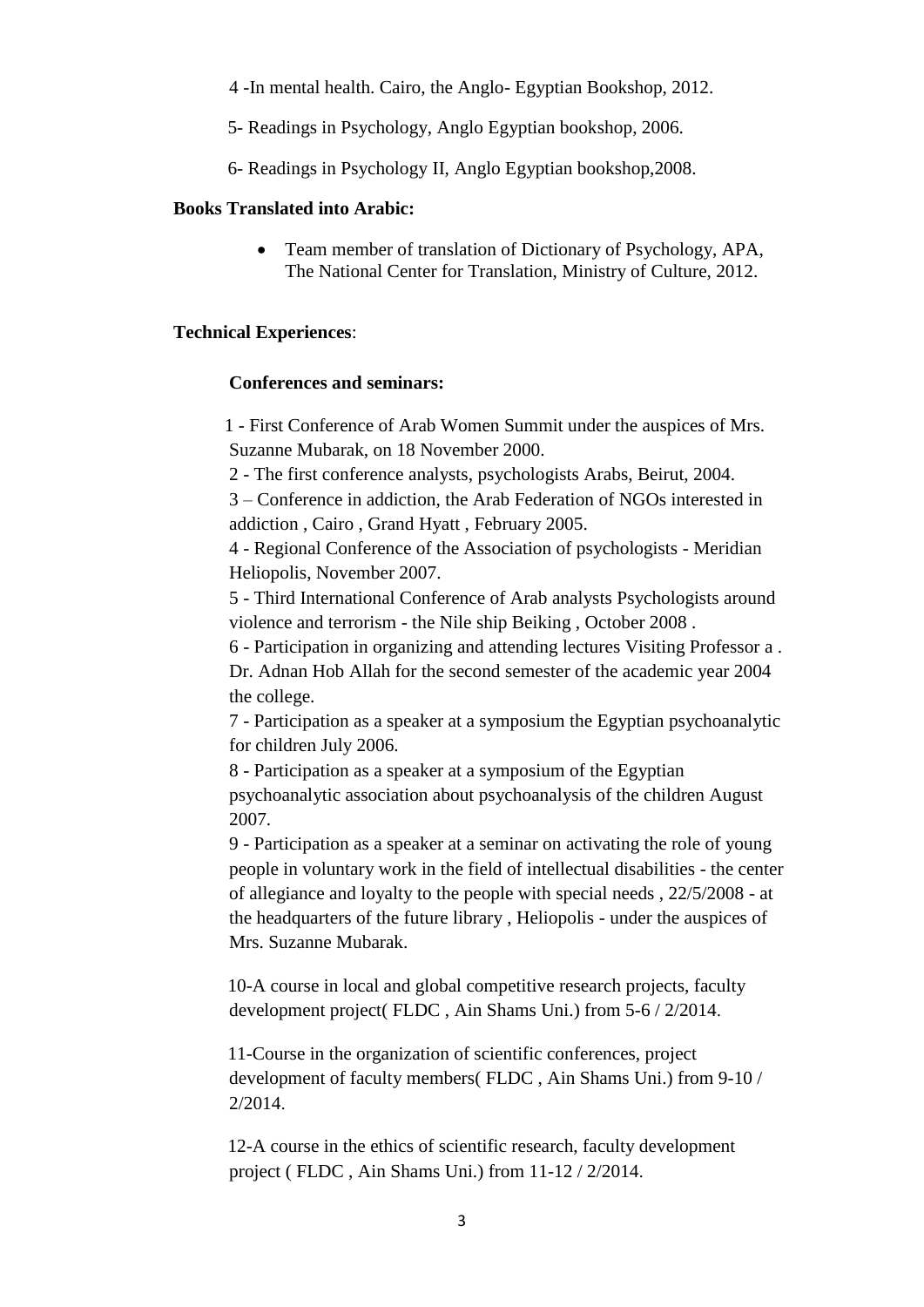13-A course in effective presentation skills, faculty development project (FLDC , Ain Shams Uni.)from 19-20 / 2/2014.

14-A course in the financial and legal aspects in the university work, the project of developing the faculty members ( FLDC , Ain Shams Uni.) from 23-24 / 2/2014.

15- A course in strategic planning, faculty capacity development project( FLDC , Ain Shams Uni.) from 25-26 / 2/2014

### **Develop tools: -**

1 - Questionnaire in Relapse 100 positions, Cairo, Anglo- Egyptian Bookshop, 2005.

2 - Emotional intelligence questionnaire, Cairo, Anglo- Egyptian Bookshop, 2005.

3- Self Stigma Questionnaire. Cairo, Anglo- Egyptian Bookshop ,2015.

### **Recognitions:**

- Holds a shield Islamic Relief Organization across the world for outstanding performance in training on the demonstration and interpretation of Bailey Scales of Infant Development: First Edition. - Have passed many, many certificates of appreciation in the field of training on the tests of the Association of psychologists and the General Authority for Health Insurance and the Egyptian Psychoanalytic Association & The Center of Dr. Alaa Farghali of Psychiatry.

## - **Specialized scientific courses as a professional trainer:**

1 - In number of training courses on M.M.P.I.: First edition.

2 - In number of training courses Wechsler Adult Intelligence Scale - Revised.

3 – In number of training courses on Stanford-Binet: Fourth Edition (SB: FE).

4 - In number of training courses on the M.M.P.I.:Second version using the computer .

5 – In number of training courses on Bayley Scales of Infant Development: First edition.

## **Training places :**

- The Egyptian Psychological Association - Egypt .

- Center training MisrElmahroosa – Egypt.

- Early Intervention Center a Islamic Relief organization .
- The Egyptian Psychoanalytic Association-Egypt.
- Psychological Service Center Ain Shams University.

-Vie meilleure in "College de la salle"-Egypt.